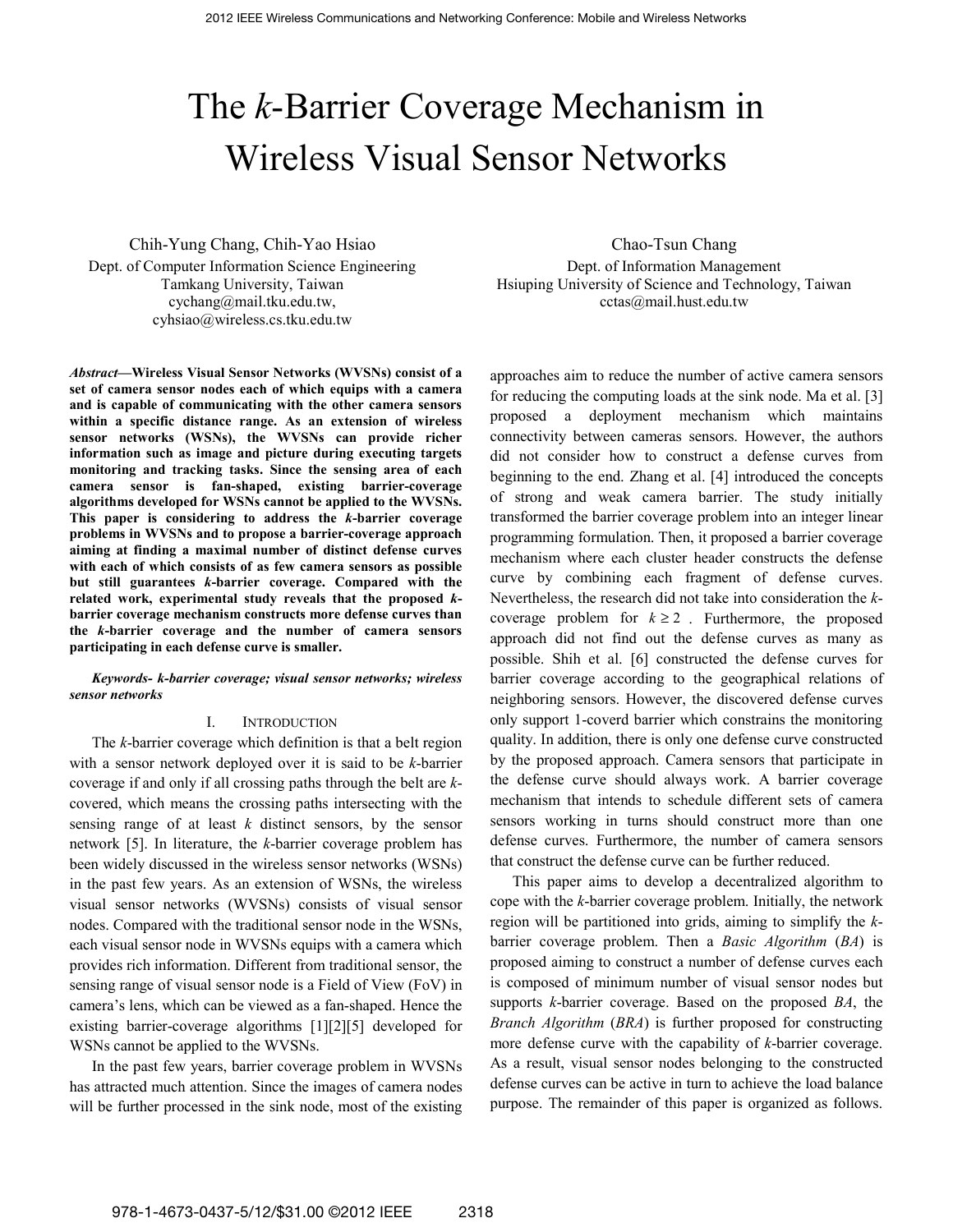Section 2 introduces the network environment and assumption. Section 3 gives the detailed description on how to select visual sensor nodes to form *k*-barrier coverage in an arbitrary deployed WVSN. Section 4 presents the simulation results while Section 5 concludes this paper.

## II. NETWORK ENVIRONMENT AND ASSUMPTION

In this paper, the monitoring region of the WVSN is considered to a rectangle region *R*. The size of region *R* is *W*×*L*, where *W* and *L* are the width and length of the region. The notations  $L_N$ ,  $L_S$ ,  $L_E$ ,  $L_W$  denote the north, south, east and west boundaries of *R*. There are *n* visual sensor nodes  $U = \{v_1, \ldots, v_w\}$  randomly deployed in the WVSN. Each visual sensor node  $v<sub>x</sub>$  has a unique *ID* and is aware of its own location and the boundary coordinates of *R*. Furthermore, each  $v_x$ collects the *IDs* and location information of its neighboring visual sensor nodes through the exchange of the beacon with one hop neighbors. The movement trajectory that starts from  $L<sub>S</sub>$ to  $L_N$  and crosses the width of R is called a valid crossing path in the WVSN. The monitoring region *R* is with *k*-barrier coverage if any valid crossing path in *R* is detected by at least *k* visual sensor nodes. Let *DB<sup>k</sup>* be a defense barrier with degree *k*. The  $DB<sup>k</sup>$  is composed of *k* disjoint defense barriers  $DB<sup>1</sup>$ s that support *k*-barrier coverage. The following introduces the proposed *k*-*BCC* algorithm for constructing *DB<sup>k</sup>* .

## III. THE PROPOSED *K*-BARRIER COVERAGE CONSTRUCTION ALGORITHM (*K*-*BCC*)

The proposed *k*-*BCC* algorithm can be divided into two phases. In the Initialization phase, the network is partitioned into a number of equal-sized grids. The second phase, called *Barrier Construction* (*BC*) *phase*, aims to construct a defense barrier *DBk* .





*grids of*  $v_a$  *and*  $v_b$ .

## *A. Initialization Phase*

Initially, the network is partitioned into *w*×*l* equal-sized grids as shown in Fig. 1. Each grid is assigned with a coordinates (*m*, *n*). The rules for assigning coordinates are described below. The most left-up grid is initially assigned with coordinates (1, 1). As shown in Fig. 1, the *x*-coordinate and *y*coordinate are increased by one if the location of a grid shifts one position toward right and down directions, respectively. Notation *gm,n* represents the grid with coordinates (*m*, *n*). Each visual sensor node in this phase will firstly identify the coordinates of the located grid. Since the sensing range can covers more than one grid, a grid might be commonly covered by several visual sensor nodes. Another important task of each visual sensor node in the *Initialization* phase is to evaluate the coverage degree of the grid it covers. The following defines *Fully Cover Grids of vx*.

## *Definition: Fully Covered Set of vx; Gx*

A grid  $g_{m,n}$  is a fully covered grid of  $v_x$  if the grid  $g_{m,n}$  is fully covered by  $v_x$ . The *fully covered set of*  $v_x$ , denoted by  $G_x$ . consists of all grids that are fully covered by  $v_x$ .

In Fig. 2, the symbols marked in each grid represent the *ID*s of the visual sensor nodes whose sensing ranges can fully cover that grid. As shown in Fig. 2, grids *g2,2*, *g2,3*, *g3,2*, and *g3,3* are fully covered by  $v_a$  while grids  $g_{2,3}$ ,  $g_{3,2}$ , and  $g_{3,3}$  are fully covered by  $v_b$ . Therefore, we have  $G_a = \{g_{2,2}, g_{2,3}, g_{3,2}, g_{3,3}\}\$  and  $G_b = \{g_{2,3}, g_{3,2}, g_{3,3}\}\$ . Since a field-of-view (FoV) angle and an orientation vector of camera lens are known by each visual sensor node, each  $v_x$  can evaluate its own  $G_x$ . Besides, each sensor  $v_x$  can evaluate the coverage degree of each grid  $g_{m,n} \in G_x$  based on the neighboring information of  $v_x$ .

Herein, a grid  $g_{m,n}$  is said to be *p*-covered if the number of coverage is *p* that *is* covered by *p* visual sensors. The partition of the network region into a number of equal-sized grids can simplify the *k*-barrier coverage problem.

## *B. Barrier Construction (BC) phase*

The *Barrier Construction* (*BC*) *phase* aims to construct a  $DB<sup>k</sup>$  based on the grid-based network depicted in the *Initialization Phase*. In conceptual level, the *DB<sup>k</sup>* is composed of a sequence of interconnected *segments*. The *BC* phase will construct the  $DB^k$  *segment* by *segment* from the boundary  $L_W$ to the boundary *LE* of the monitoring region *R*. Each *segment* is composed of several connected grids. These grids should satisfy the *k*-covered requirement which is contributed by a set of visual sensors, called *best working set*. Let the *starting grid* and *ending grid* of a *segment* be the leftmost and rightmost grids of the *segment*, respectively. To connect the neighboring *segments*, the *starting grid* of the successive *segment* should neighbor to the *ending grid* of the previous *segment*. Therefore, a  $DB<sup>k</sup>$  can be constructed by a sequence of interconnected *segments*. For accomplish a *DB<sup>k</sup>* , in each *segment*, a visual sensor  $v_x$  are selected to be the *Decision Maker* (*DM*) for executing the operations proposed in *BC* phase. Consider the grid *gm*,*n*. The visual sensor nodes that can fully cover *gm*,*n* are called *DM* candidates of *gm*,*n*. The *DM* of the *gm*,*n* is the *DM* candidate that has the largest number of neighbors. Note that, the *DM* of a  $g_{m,n}$  is not necessarily located in the  $g_{m,n}$  because that the sensing range of  $v_x$  might fully cover several grids. In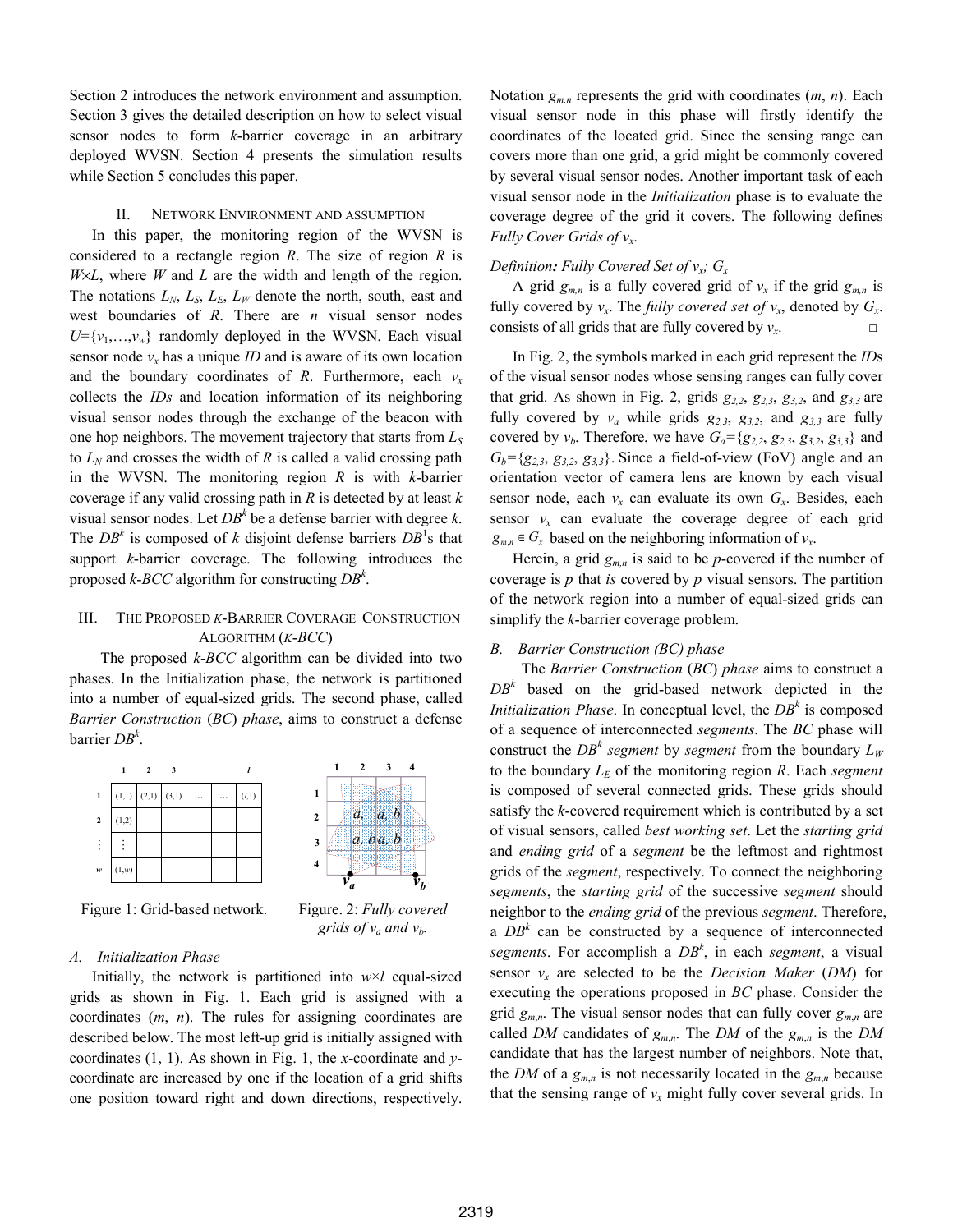the *BC* phase, two approaches, including *Basic Approach* (*BA*), *Basic* and *Branch Approach* (*BRA*), are proposed to implement the *BC* phase.

## *1) Basic Approach(BA)*

The following proposes a *Basic Approach* (*BA*) for constructing a  $DB^k$ . Recall that, the  $DB^k$  is constructed in a manner of *segment* by *segment*. Let a grid *gm*,*n* that is currently considered by *BA* approach be called *current grid*, denoted by  $g_{m,n}^{current}$ . Let the *DM* of  $g_{m,n}^{current}$  be called *DM*<sup>*current*</sup> (or *DM<sup>current</sup>* in short). The *BA* approach considers a grid  $g_{m,n}^{current}$  at a time and tries to find a set of *k* visual sensors, which is also referred to as the *best working set*  $\hat{q}_{m,n}^k$ , to monitor the grid  $g_{m,n}^{current}$  and the other grids covered by all visual sensors in the same  $\hat{q}_{m,n}^k$ . Let there be *w candidate working sets* of  $g_{m,n}^{current}$ , which are denoted by the notations  $q_{m,n}^{k,j}$  where  $1 \le j \le w$ . Let  $Q_{m,n}^{k,w} = \{q_{m,n}^{k,j} \mid 1 \leq j \leq w\}$  denote the set of *w candidate working* sets. The  $DM_{m,n}^{current}$  will be responsible for selecting the *best working set*  $\hat{q}_{m,n}^k$  from *set*  $Q_{m,n}^{k,w}$ . For selecting the  $\hat{q}_{m,n}^k$ , a process in *BA* called *Best Working Set Construction Process* is described below.



Figure 3: An example of constructing *DB*2 by *BA*

## *a) Best Working Set Construction Process*:

The following illustrates how  $DM_{m,n}^{current}$  selects the *best working set*  $\hat{q}_{mn}^k$ . The policy for determining the  $\hat{q}_{mn}^k$  is based on the contribution of each *candidate working set*  $q_{m,n}^{k,j}$ . The evaluation of contribution is described below. A grid  $g_{\alpha,\beta}$  is an *extended grid* of  $q_{m,n}^{k,j}$  if both grids  $g_{\alpha,\beta}$  and  $g_{m,n}^{current}$  are fully covered by all visual sensors in  $q_{m,n}^{k,j}$ . Let notation  $g_{\alpha,\beta}^{k,j,m,n}$ denote an *extended grid*  $g_{\alpha,\beta}$  of *candidate working set*  $q_{m,n}^{k,j}$ . Note that the  $g_{mn}^{current}$  is not an *extended grid* which belong to any  $q_{m,n}^{k,j}$ . The contribution is evaluated by relative position between  $g_{m,n}^{current}$  and  $g_{\alpha,\beta}^{k,j,m,n}$ . The *weighted distance d* between relative positions is evaluated by Equ. (1).

$$
d(g_{m,n}^{current}, g_{\alpha,\beta}^{k,j,m,n}) = (n-\beta) + (\alpha-m) \cdot Max(W, L)
$$
 (1)

where *W* and *L* are the width and length of region *R*, respectively. The grid  $g_{\alpha,\beta}^{k,j,m,n}$  closer boundary  $L_E$  has a larger *weighted distance d* and thus is considered has a larger contribution. This is because that the *weighted distance* is the length of barrier coverage contributed by the working set  $q_{m,n}^{k,j}$ . A larger *d* contributed by the *candidate working set*  $q_{m,n}^{k,j}$  also means the defense barrier requires fewer visual sensor nodes. In Equ. (1), the multiplication of  $Max(W, L)$  and  $(\alpha - m)$  is to emphasize the distance increasing in the direction of *x*-axis since a straight barrier is the most appreciated in constructing the barrier. Let *farthest extended grid*  $\hat{g}_{\alpha,\beta}^{k,j,m,n}$  be the *extended grid*  $g_{\alpha,\beta}^{k,j,m,n}$  that is with highest *d*.

Applying Equ. (1), the  $\hat{g}^{k,j,m,n}_{\alpha,\beta}$  located in upper right corner of region *R* will have the largest contribution than the other contribution of *extended grids* in  $E_{m,n}^{k,j}$ . Therefore, the *candidate working set*  $q_{m,n}^{k,j}$  that can fully cover the grid  $\hat{g}_{\alpha,\beta}^{k,j,m,n}$ will have the largest contribution and will be selected as the  $\hat{q}^k_{m,n}$  by *DM* current. Then the grids covered by all visual sensors in  $\hat{q}_{mn}^k$  will become *defense grids*. These selected *defense grids* can be treated as a constructed *segment* of *DB<sup>k</sup>* .

Recall that the *DB<sup>k</sup>* is constructed *segment* by *segment*. The *current grid*  $g_{m,n}^{current}$  and the *farthest extended grid*  $\hat{g}_{\alpha,\beta}^{k,j,m,n}$ will be the *starting grid* and *ending grid* of the constructed *segment*, respectively. The next step of *BA* approach is to construct the next *segment* which connects to the previous one. To accomplish this, the  $DM_{m,n}^{current}$  will select a proper *starting grid* of the next *segment*. Let  $g_{m',n'}^{next}$  be the *starting grid* of the next *segment*. Then the *best working set construction process* and the  $g_{m',n'}^{next}$  *selection process* (discussed later), will be recursively performed to construct the next *segment*. As a result, the  $DB<sup>k</sup>$  can be constructed by recursively executing the above-mentioned procedure until a constructed *segment* reaches the boundary  $L<sub>E</sub>$ .

#### *b) Start Grid Selection Process*:

The policy for  $DM_{m,n}^{current}$  to select the  $g_{m',n'}^{next}$  is described below. Let the constructed *segment* be *Si* and the next *segment*  be denoted by  $S_{i+1}$ . The *starting grid* of *segment*  $S_{i+1}$  should be able to connect to the *ending grid* of *segment Si*. The grids whose coordinate are  $\hat{g}^{k,j,m,n}_{\alpha+l,\beta+\nu}$ , where  $-1 \leq \nu \leq 1$  are called the *candidate starting grids* of *segment Si*+1. To fully support the *k*-barrier coverage, the selected *starting grid*  $g_{m',n'}^{next}$  should be *k*covered. The  $DM_{m,n}^{current}$  will arbitrary select the *starting grid*  $g_{m',n'}^{next}$  from the *candidate starting grids* of *segment*  $S_{i+1}$  where  $g_{m',n'}^{next}$  is *k*-covered.

Figure 3 depicts an example of constructing  $DB^2$ . In Fig. 3, the grid  $g_{1,1}$  is the *starting grid* where has  $w=3$  *candidate working sets*  $q_{1,2}^{2,1} = \{s_a, s_b\}$ ,  $q_{1,2}^{2,2} = \{s_a, s_c\}$  and  $q_{1,2}^{2,3} = \{s_b, s_c\}$ . Besides, the *extended grids* of  $q_{1,2}^{2,1}$ ,  $q_{1,2}^{2,2}$  and  $q_{1,2}^{2,3}$  are  ${g}_{2,2}^{2,1,1,2}, {g}_{2,3}^{2,1,1,2}, {g}_{3,2}^{2,1,1,2}$ ,  $\{\phi\}$  and  ${g}_{1,3}^{2,3,1,2}$ , respectively. The *farthest extended grid* of  $q_{1,2}^{2,1}$ ,  $q_{1,2}^{2,2}$  and  $q_{1,2}^{2,3}$  are  $g_{3,2}^{2,1,1,2}$ ,  $\phi$  and  $g_{1,3}^{2,3,1,2}$ , respectively. By applying formula (1), the contribution of  $q_{1,2}^{2,1}$ ,  $q_{1,2}^{2,2}$  and  $q_{1,2}^{2,3}$  are 12,  $-\infty$  and 1, respectively. The *contributions* of these grids are evaluated based upon the following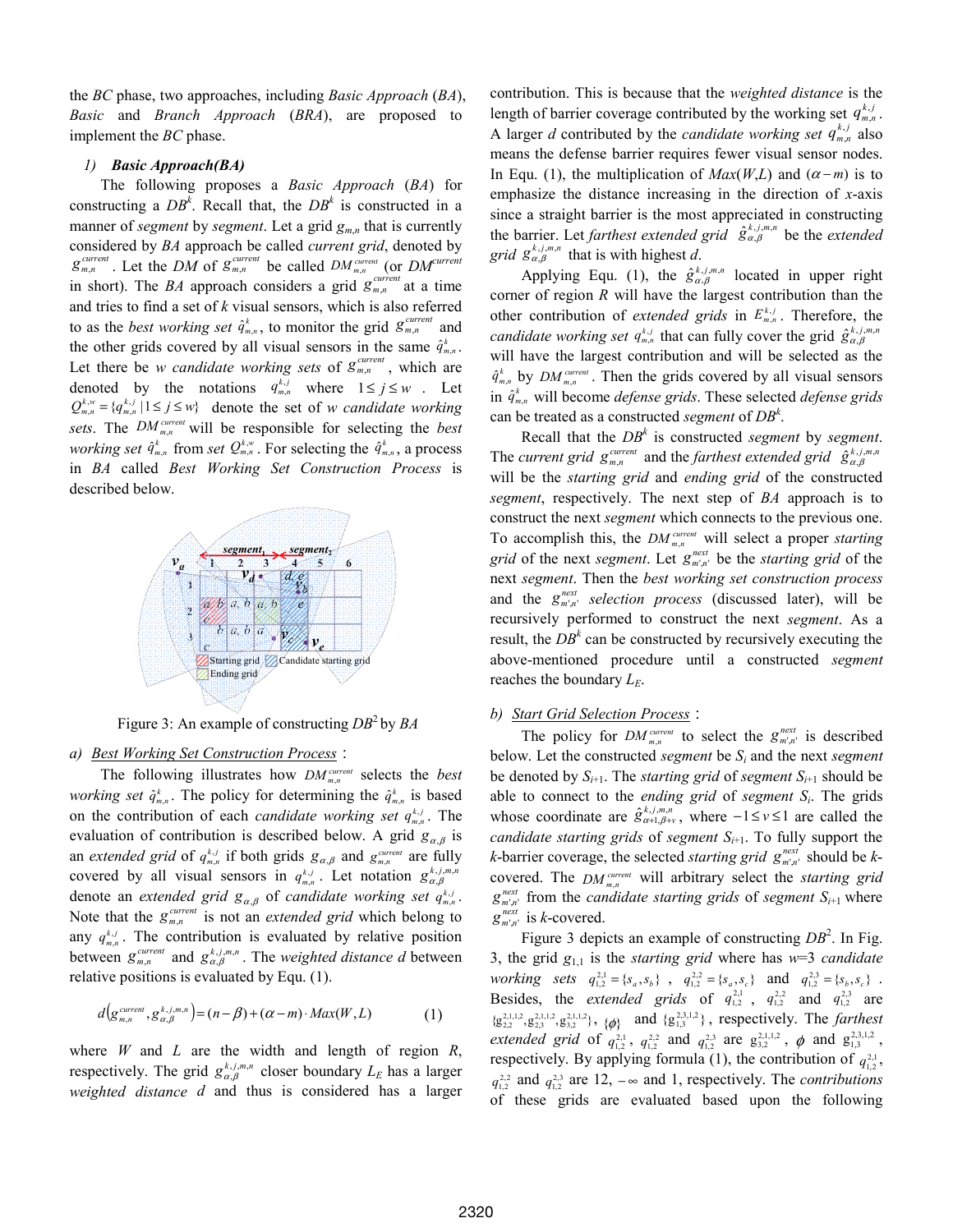calculations.

$$
q_{1,2}^{2,1}:d(g_{1,2},\hat{g}_{3,2}^{2,1,1,2})=(2-2)+(3-1)\cdot \max(3,6)=12
$$
  

$$
q_{1,2}^{2,2}:d(g_{1,2},\phi)=-\infty
$$
  

$$
q_{1,2}^{2,3}:d(g_{1,2},\hat{g}_{1,3}^{2,1,1,2})=(3-2)+(1-1)\cdot \max(3,6)=1
$$

As the result, the  $q_{1,2}^{2,1} = \{s_a, s_b\}$  will be selected as the *best working set* by  $DM_{1,2}^{current}$  for being in charge of monitoring the *segment*<sub>1</sub> between  $g_{1,2}$  and  $g_{3,2}$ . Then the  $DM_{1,2}^{current}$  will select the  $g_{41}$  which is satisfied 2-covered to be the next start grid of segment. The recursive operation will keep running the abovemention procedure until a grid that reach the boundary  $L<sub>E</sub>$  is selected and the  $DB^2$  will be constructed by  $BA$ .

The major advantage of *BA* is simple and easy to be implemented. However, only those grids that are at least *k*covered will be invited to join the  $DB^k$ . The next subsection proposes a *Branch Approach* aiming to fully utilize the grids that do not satisfy the *k-*covered requirement.



Figure 4: An example of the proposed *BRA*

## *2) Branch Approach (BRA)*

The main idea of *BRA* is to give more opportunities for the neighboring grids to join the  $DB^k$  even though each of the neighboring grids contains less than *k*-covered. Since the random deployment might cause an imbalanced distribution of visual sensor nodes, the coverage degree in each grid might be different. Though some grids contain less than *k* coverage, they can contribute their potential coverage for constructing a  $DB<sup>k</sup>$ . In constructing a  $DB<sup>k</sup>$ , the *BA* did not consider those grids whose coverage degree is less than *k*.

Recall that, a curve with  $DB^k$  can have k branches  $DB_1^1$ ,  $DB^1_2$ , …,  $DB^1_k$  from some grids. Let *weak grid* represents the grid whose coverage degree is less than *k*. A grid with at least *k*-coverage is called *qualified grid*. The *BRA* can construct more defense barriers with the *DB<sup>k</sup>* than *BA* by inviting *weak grid*s to join the *DB<sup>k</sup>* when all neighboring grids of *DMcurrent* are *weak grid*s. That is, the *BRA* gives more opportunities for the *weak grid*s to join the *DB<sup>k</sup>* and hence balances the workload of visual sensor nodes. Similar to *BA*, the *BRA*

selects a *qualified grid* from the leftmost column to the rightmost column. As soon as a *DM* fails to find a *qualified grid* from its neighboring grids, it tries to select some *weak grids*  $g_{m+1,n-1}$ ,  $g_{m+1,n}$  and  $g_{m+1,n+1}$  that satisfy Condition (2). Herein, we assume that the *DM* of  $g_{m,n}$  cannot find any grid satisfying *k*-coverage requirement.

$$
\left|C_{m+1,n-1} \cup C_{m+1,n} \cup C_{m+1,n+1}\right| \ge k \tag{2}
$$

where the notation  $C_{m+1,n-1}$ ,  $C_{m+1,n}$  and  $C_{m+1,n+1}$  denotes the numbers of different *IDs* in  $g_{m+1,n-1}$ ,  $g_{m+1,n}$  and  $g_{m+1,n+1}$ , respectively. The total number of these grids should greater than or equal to *k*-covered requirement. That is to say that these grids can be gathered as a set for achieving the *k*-covered requirement in column (*m*+1). However, The *BRA* aims to find a set of neighboring grids so that their coverage can cooperatively contribute *k*-coverage. In *BRA*, the *DM*s of the selected grids will execute the  $BRA$  until the boundary  $L_E$  is reached.

Figure 4 gives an example for constructing a  $DB^3$  by applying *BRA*. Herein, We assume that the *segment*<sub>1</sub> between  $g_{1,2}$  and  $g_{4,2}$  is already covered by *best working set*  $\{v_a, v_b, v_c\}$ . Then the *DM* of *segment*<sub>1</sub>  $DM_{1,2}^{current}$  will select the next starting grid from candidate starting grids. However, it cannot find any feasible neighboring grid that satisfies 3-covered requirement. Different from the *BA*, when the *BRA* fails to find a *qualified grid* from its neighboring girds, it considers the *weak grid*s for constructing as more as possible  $DB^k$ . As shown in Fig. 4, the  $DM_{1,2}^{current}$  initials a branch procedure trying to invite the *weak grid*s *g*5,1, *g*5,2 and *g*5,3 to satisfy the 3-coverage requirement. After  $DM_{12}^{current}$  checks the total number of visual sensor nodes in *weak grids*  $g_{5,1}$ ,  $g_{5,2}$  and  $g_{5,3}$ , it sends a branch message which contains its own location and the required coverage degree for each selected *weak grid*. In this example, the *DM* of *g*5,1, *g*5,2 and *g*5,3 will be notified that the required coverage degrees are 1. Upon obtaining the construction authority, the *DMs* of *g*5,1, *g*5,2 and *g*5,3 individually apply the same *BRA* approach to construct the  $DB_1^1$ ,  $DB_2^1$  and  $DB_3^1$ , respectively. By applying the *BRA*, a branched  $DB^2$  can be successfully constructed.

The *BRA* approach not only improves the defense strength of barrier coverage but also balances the workload of visual sensor nodes.

| <b>Monitor Area</b>   | $400m \times 400m$           |
|-----------------------|------------------------------|
| Number of <i>VSNs</i> | 300, 400, 500, 600           |
| <b>Grid Size</b>      | 1m, 2m, 3m                   |
| <b>Sensing Radius</b> | 20 <sub>m</sub>              |
| <b>Comm. Radius</b>   | 40 <sub>m</sub>              |
| FoV                   | $\pi/3$ , $\pi/2$ , $2\pi/3$ |
| <b>Deployment</b>     | Random                       |

**Table 1**. Simulation Parameters